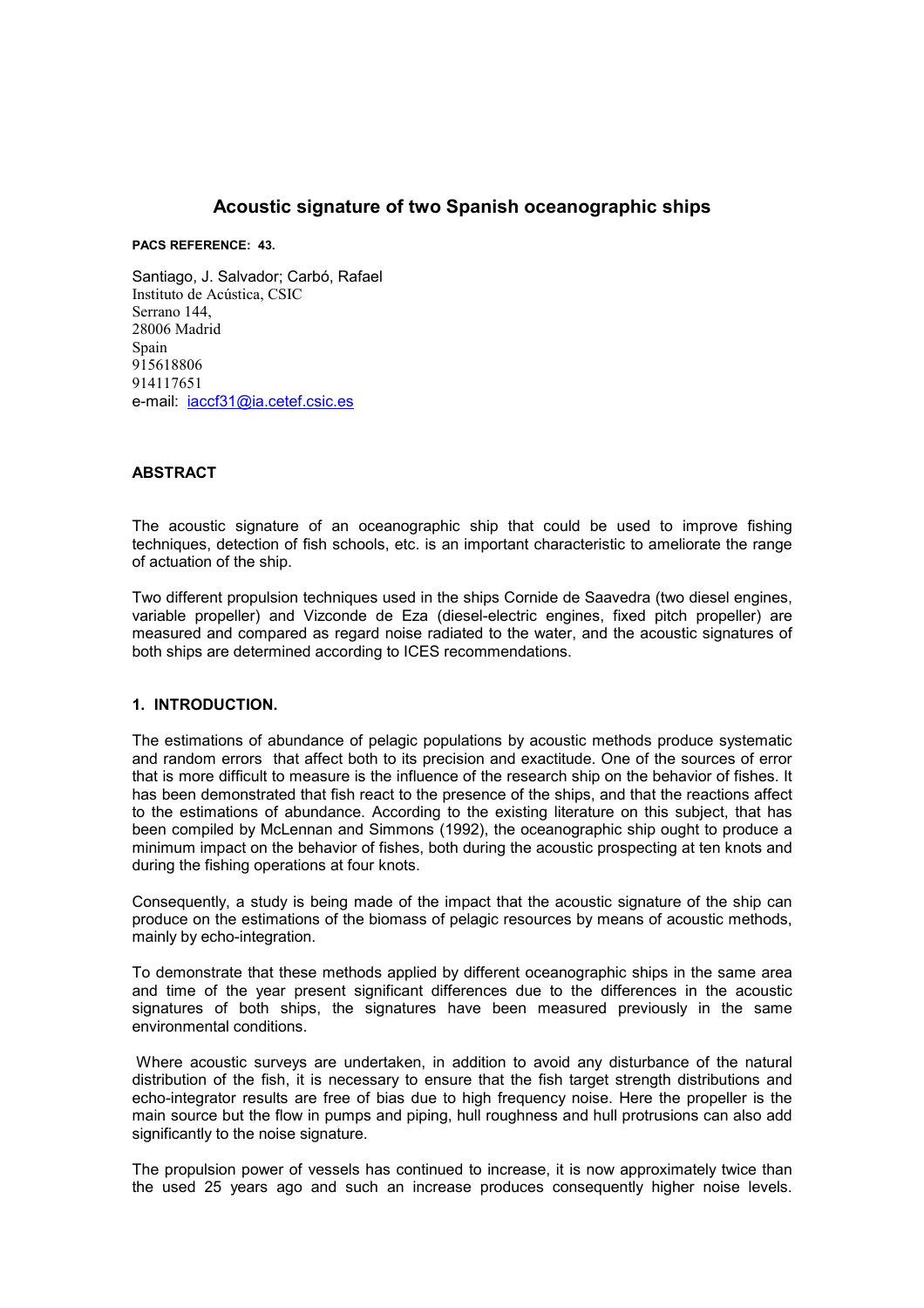Individual noise signatures of some vessels have been examined with the purpose of describing the origins of radiated noise and relating them to engines, gearboxes, propellers, pumps, etc. Whenever possible, the characteristic noise spectrum of these items of machinery is demonstrated in terms of changes of the frequency and amplitude of the vessel signature. Some machinery configurations have the potential to produce higher noise levels than others but the extent of actual differences depends on many factors including the construction of the hull and particularly on the operational aspects of speed control. The latter effect is seen most clearly in the case of controllable pitch propellers (CPP's).

Despite wide variations in the use of individual machines there are two principal configurations: diesel /gearbox /CPP and Diesel-electric. With the first configuration it is normal to have an engine driving a gearbox with typically two speeds and the output shaft of the gearbox coupled to the propeller. The purpose of a controllable pitch propeller is to provide a smooth speed control for the vessel. From a mechanical and operational viewpoint this method of speed control works well, but it is clear from the evidence that it is most unsatisfactory when underwater radiated noise is considered. Diesel-electric installations have one or more diesel engines driving electrical generators which provide power for propulsion and other services. Some of the power from the generator is connected to the shaft of a fixed blade propeller. With modern technology the diesel-electric system has the potential to achieve much better noise reduction and is capable of meeting the levels that a fisheries research vessels might be expected to attain.

## **2. MEASUREMENT OF THE ACOUSTIC SIGNATURE OF THE OCEANOGRAPHIC SHIPS**

The measurement of the acoustic signature of the ships B/O Cornide de Saavedra and Vizconde de Eza has been made according to the recommendations of the ICES in a way that they could be compared with the signatures of other oceanographic ships. The signature has been measured for both ships at the speed of acoustic survey (10 knots) and of trolling (4 knots). For the Vizconde de Eza, the measurements have been made in two different conditions of the transducer keel, extended and retracted. The campaign of measurement of acoustic signatures has been made from  $19<sup>th</sup>$  to 21<sup>st</sup> of February 2002 at the Gulf of Cadiz, in the south of Spain.

The deep of the sea bottom of the measurement area (36.35 N, 6.42 W) is higher than 80 m, the sea state was with waves of less than half a meter. Using an auxiliary boat, a hydrophone Brüel&Kjaer 8104 was submerged to a depth of ten metres. The signal from the hydrophone was duly amplified by means of a Brüel&Kjaer 2635 amplifier and recorded in a Sony Dat PDR 1000, for later analysis and processing.

Both oceanographic ships made trajectories at four and ten knots, at distances of 50, 100 and 200 metres of the auxiliary boat, pass-byes to port and starboard sides. The distances boat-ship were measured by means of a GPS system (Figure 1).

From the corresponding recordings of each pass-by, a sample of a duration of one second has been digitised, when the ship was nearer to the hydrophone. The sampling period is 50 us. This period allows a frequency analysis from 10 Hz to 10 kHz, with a bandwidth of 1 Hz, by means of a FFT analysis of the selected sample. In Figure 2 an example of temporal sample is presented, with its corresponding frequency spectrum in dB re.  $1\mu$ Pa. From the trajectories of the ships in each pass-by, it has been determined the minimum distance ship-hydrophone to make the correction for distance and refer the frequency spectra to one metre. Later on, the frequency spectra corresponding to the distances of 50, 100 and 200 m have been processed, and they have been obtained the acoustic signatures with a bandwidth of 1 Hz, and have been converted to a bandwidth of a third of octave (Figures 3 and 4).

The acoustic signatures are compared for the same conditions of speed for port and starboard sides of the two ships, and for the Vizconde de Eza with the keel down and retracted. The acoustic signatures for 4 and 10 knots are also compared.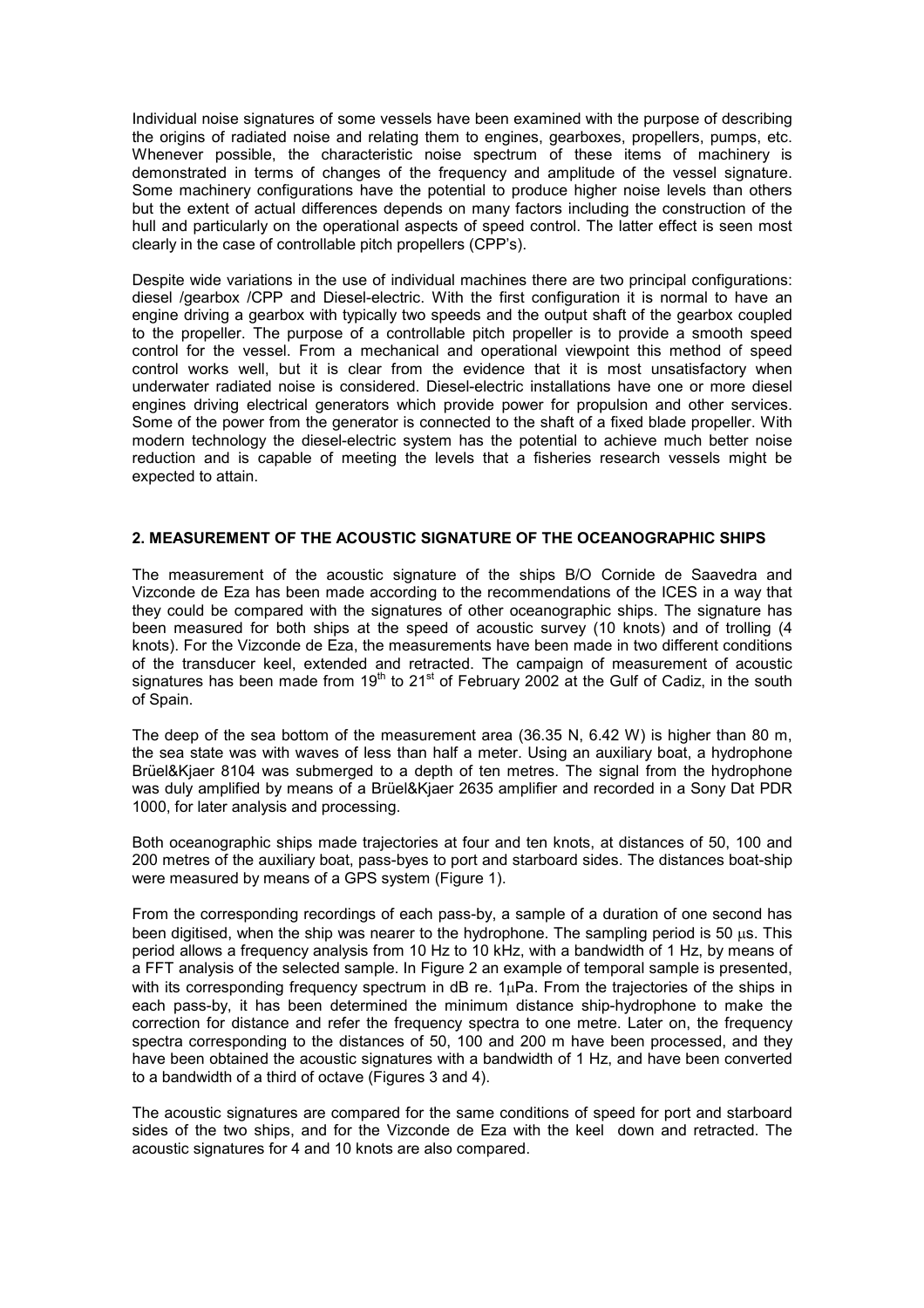## **3. RESULTS**

There are not relevant differences between the noise radiated by the port and starboard sides of the ships for the whole analyzed frequency range. The noise radiated by the Vizconde de Eza, both with the keel down and retracted, increases significantly when the speed increases from 4 to 10 knots, mainly at the high frequency range.

It is important to notice a significant increase of the noise radiated by the Cornide de Saavedra when reducing the speed from 10 knots to 4 knots, probably due to the system of propulsion of the ship.

At the speed of 4 knots, the Cornide de Saavedra is 20 dB noisier than the Vizconde de Eza, for frequencies higher than 300 Hz. With the keel down, the level goes down another 5 dB at all frequencies (Figure 3). At 10 knots, the noise radiated by both ships is quite similar. The Cornide de Saavedra is 3 dB noisier than the Vizconde de Eza, for frequencies higher than 1000 Hz, but the reverse is true with the keel retracted: the noise is 5 dB higher between 50 and 300 Hz (Figure 4).



Figure 1.- Trajectories of the ship Cornide de Saavedra at 10 knots. Dark blue, port, 50 m. Dark green, starboard, 50 m. Red, port 100 m. Light blue, starboard, 100 m. Magenta, port, 200 m. Light green, starboard, 200 m.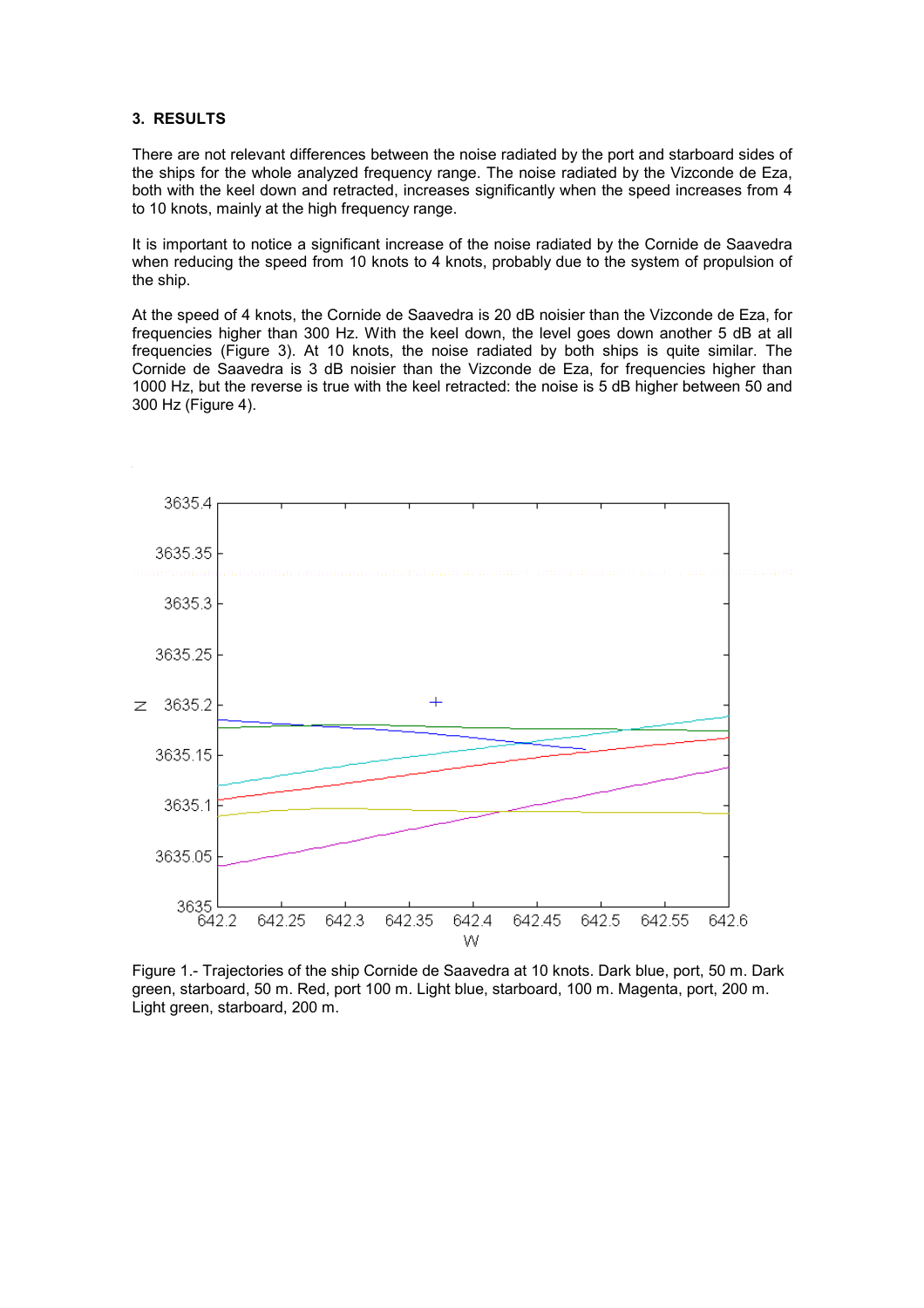

Figure 2.- Temporal sample, and frequency spectrum, in dB re. 1  $\mu$ Pa, of the noise radiated by the ship Cornide de Saavedra, 4 knots, port side.



Figure 3.- Acoustic signature of the ships Cornide de Saavedra (blue); Vizconde de Eza with keel down (green); Vizconde de Eza, keel retracted (red). Speed 4 knots.